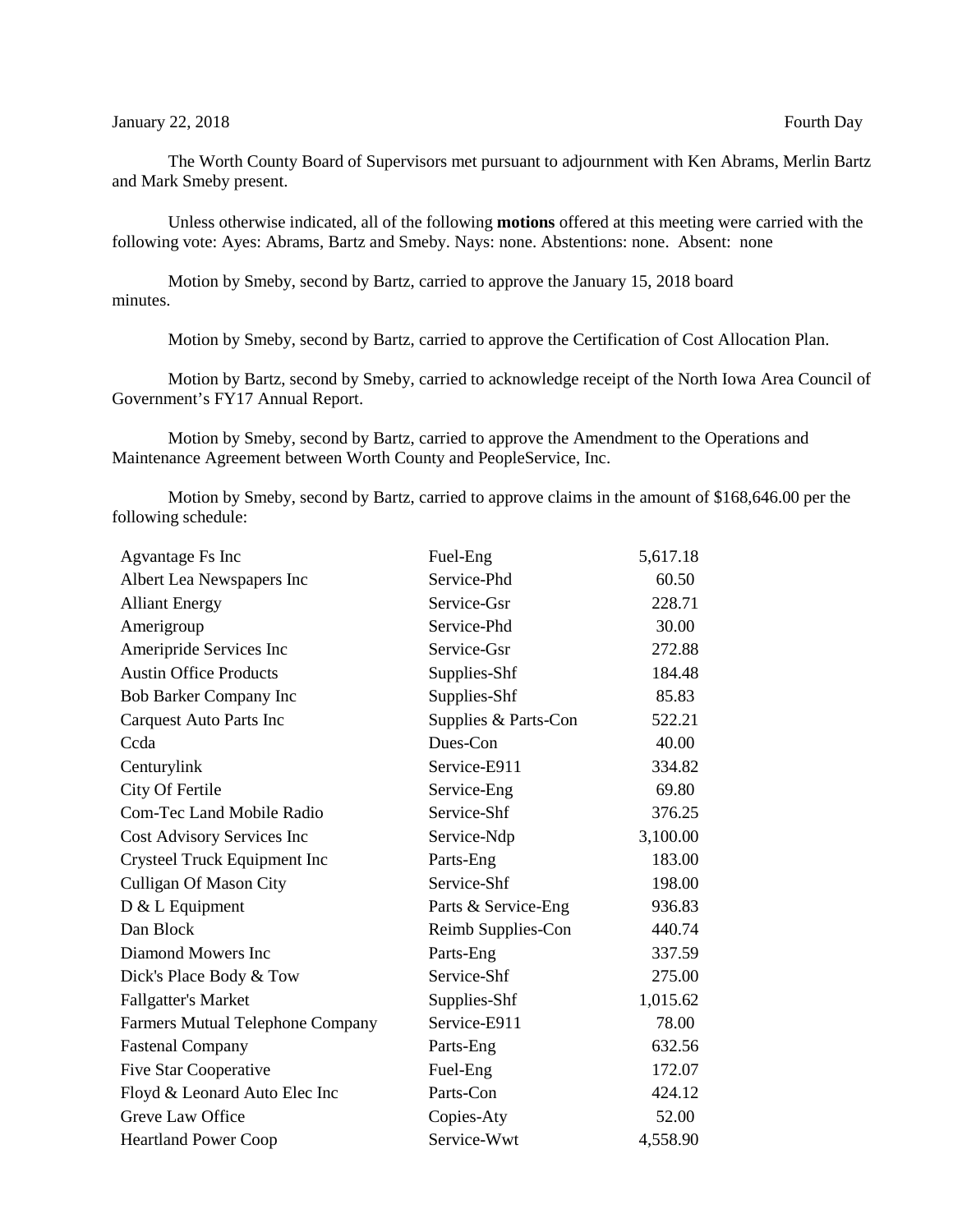| Ia Dept Of Agriculture                 | Levy-Taxes             | 3,689.36  |
|----------------------------------------|------------------------|-----------|
| Ia Dept Of Public Safety               | Service-Shf            | 1,737.00  |
| Ia Weed Commissioner's Assoc           | Edu-Eng                | 140.00    |
| <b>Interstate Batteries</b>            | Parts-Eng              | 154.90    |
| Ip Pathways                            | Service-Dap            | 605.00    |
| Isac                                   | Edu-Trs                | 190.00    |
| <b>Isac Group Health</b>               | <b>Health Ins Prem</b> | 65,547.00 |
| John Adams                             | Fy18 Reimb-Eng         | 150.00    |
| John Mclaughlin                        | Fy18 Reimb-Eng         | 111.86    |
| <b>Johnson Vinyl Graphics</b>          | Service-Shf            | 1,365.00  |
| Kaman Industrial Technologies          | Parts-Eng              | 628.90    |
| Corporation                            |                        |           |
| Kibble Equipment Llc                   | Parts-Gsr              | 473.44    |
| <b>Knudtson Automotive Service</b>     | Service-Shf            | 198.23    |
| <b>Lawson Products Inc</b>             | Parts-Eng              | 2,025.96  |
| <b>Madsen Construction</b>             | Project-Con            | 5,200.00  |
| Mail Services Llc                      | Service-Trs            | 267.25    |
| <b>Manly Junction Signal</b>           | Service-Sup            | 469.80    |
| Marco Technologies Llc                 | Service-Shf            | 161.52    |
| Mariposa Publishing                    | Service-Aty            | 74.30     |
| Mark's Tractor Inc                     | Parts-Con              | 208.20    |
| Medline Industries Inc.                | Supplies-Phd           | 272.01    |
| Menards Inc                            | Supplies-Eng           | 315.99    |
| Mid-States Organized Crime Information | 2018 Fees-Shf          | 150.00    |
| $_{\rm Ctr}$                           |                        |           |
| Midwest Wheel Companies Inc            | Supplies-Eng           | 796.50    |
| Napa Auto Parts                        | Parts-Eng              | 337.25    |
| Niacog                                 | Dues                   | 1,507.45  |
| North Iowa Distributing                | Supplies-Gsr           | 632.50    |
| Northern Ia Constr Products            | Supplies-Eng           | 1,140.00  |
| Northwood Anchor Inc                   | Service-Sup            | 856.40    |
| Northwood Electric Inc                 | Service-Eng            | 466.08    |
| Northwood True Value                   | Supplies-Eng           | 658.09    |
| Nuss Truck & Equipment Inc             | Parts-Eng              | 184.05    |
| Overhead Door Co Of Mason City         | Service-Eng            | 180.00    |
| Paetec                                 | Service-Eng            | 14.52     |
| Pathology Assoc Of Mason City          | Service-Mex            | 1,500.00  |
| Peopleservice Inc                      | Service-Wat & Wwt      | 13,250.00 |
| <b>Pinnacle Quality Insight</b>        | Service-Shf            | 150.00    |
| Premier Polysteel                      | Equip-Con              | 3,162.00  |
| Printing Services Inc                  | Supplies-Sdp           | 153.95    |
| Ron's Lp Gas Service Llc               | Supplies-Wwt           | 63.75     |
| <b>Shred Right</b>                     | Service-Gsr            | 36.87     |
| <b>Staples Credit Plan</b>             | Supplies-Phd           | 176.79    |
| State Hygienic Laboratory              | Service-Con            | 13.00     |